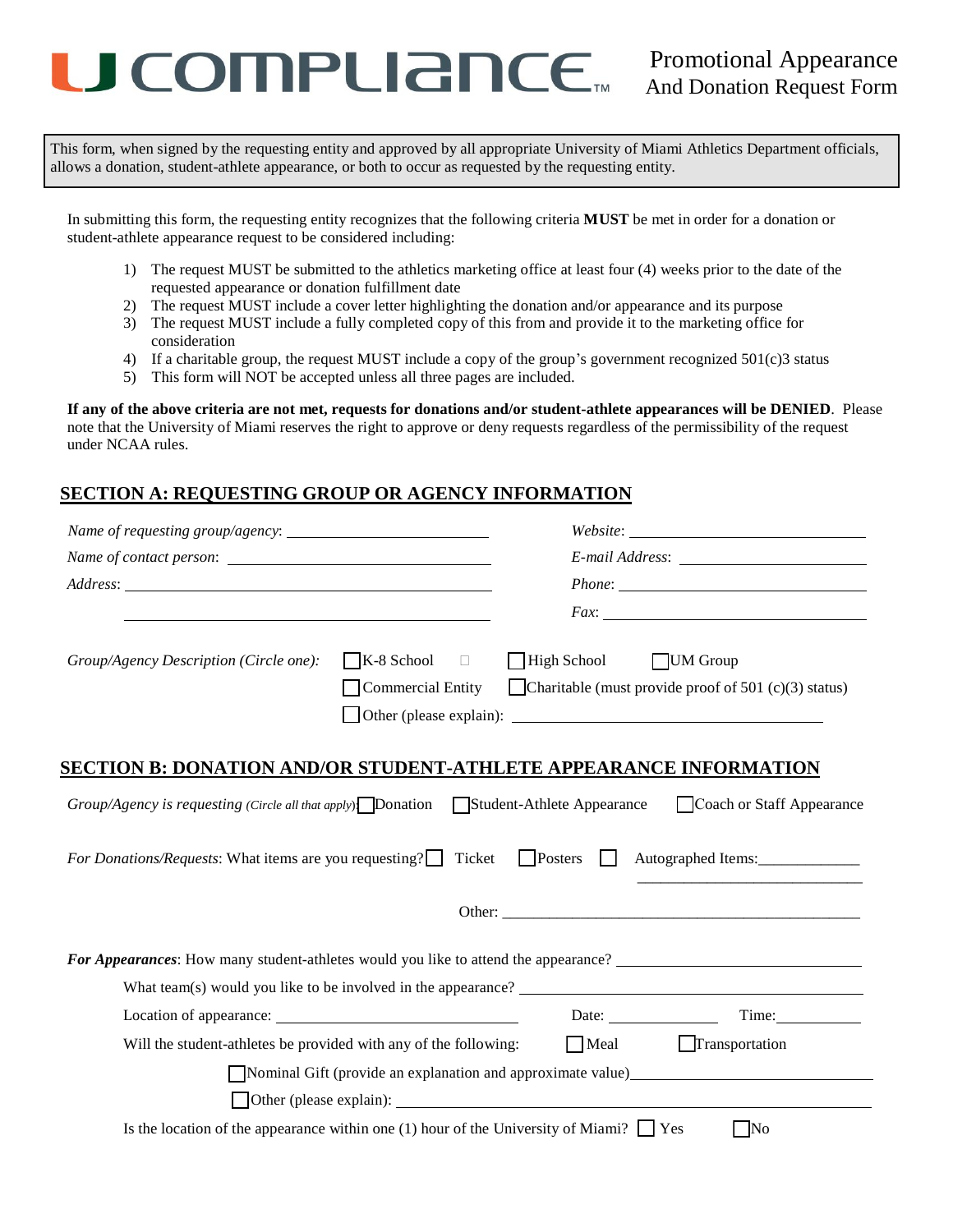### *JCOMPURINCE* Promotional Appearance

#### **SECTION B: Continued**

What is the stated purpose of the group/agency for requesting the donation / student-athlete appearance?

|  | Will the donation / student-athlete appearance result in money being raised? |  | $\blacksquare$ $\blacksquare$ $\blacksquare$ | $\overline{N_{0}}$ |
|--|------------------------------------------------------------------------------|--|----------------------------------------------|--------------------|
|--|------------------------------------------------------------------------------|--|----------------------------------------------|--------------------|

If yes, please describe where the proceeds from the donation / student-athlete appearance will be distributed:

#### **SECTION C: NCAA DONATION AND/OR STUDENT-ATHLETE APPERANCE QUESTIONS**

|  |  | Please answer the following questions: |
|--|--|----------------------------------------|
|  |  |                                        |

| $Yes \tNo$                    | 1. Will the event involve any commercial agencies or sponsors (e.g, Great Florida Bank, Publix, etc)                                                                                                                                                                                                                                                                                                 |
|-------------------------------|------------------------------------------------------------------------------------------------------------------------------------------------------------------------------------------------------------------------------------------------------------------------------------------------------------------------------------------------------------------------------------------------------|
| $\Box$ Yes $\Box$ No          | **If yes, you MUST attach a detailed description of the role of the sponsor**<br>2. Will the name, likeness or image (including photos) of any student-athlete(s) be used to publicize the<br>donation and/or appearance through an announcement, advertisement or promotion of the event.<br>**If yes, you MUST attach a copy of the announcement or advertisement, including internet promotions** |
| $\Box$ Yes $\Box$ No          | 3. Will the donation and/or appearance involve students who have started $9th$ grade in any                                                                                                                                                                                                                                                                                                          |
|                               | manner?                                                                                                                                                                                                                                                                                                                                                                                              |
| $ $   Yes   No                | 4. Will the donation and/or student-athlete appearance be used for fundraising purposes?                                                                                                                                                                                                                                                                                                             |
| $\Box$ Yes $\Box$ No          | 5. Will funds raised by the donation and/or student-athlete appearance directly or indirectly benefit a group?<br>If yes to #5: Is the group associated with a high school or high school booster group? $\Box$ Yes<br>$\overline{N}$                                                                                                                                                                |
| $\Box$ Yes $\Box$<br>$\rm No$ | 6. Will the funds raised directly or indirectly benefit an individual?<br>If yes to #6: Is that individual a high school student? $\Box$ Yes<br>$\Box$ No                                                                                                                                                                                                                                            |
| Yes   No                      | 7. Will the funds raised go directly to a charity?                                                                                                                                                                                                                                                                                                                                                   |
|                               | 8. What is the age range of the individuals who will benefit from the funds raised and/or donated items?<br>Below $9^{\text{th}}$ grade<br>High School (Grades 9-12)<br>Post Secondary (Graduated from HS, not enrolled at a two year college)                                                                                                                                                       |
|                               |                                                                                                                                                                                                                                                                                                                                                                                                      |

#### **SECTION D: GROUP/AGENCY RECOGNITION OF TERMS AND CONDITIONS**

All contact persons for groups/agencies requesting donations and/or student-athlete appearance from University of Miami athletics department are required to recognize the following:

- Student-athletes may not miss class to make an appearance;
- Student-athletes must receive written approval from the Director of Athletics (or designee) prior to making an appearance;
- Money derived from a donation and/or student-athlete appearance may ONLY go directly to an educational, charitable, institutional or non-profit agency;
- Student-athletes may only participate in appearances that do not involve co-sponsorship, advertisement or promotion by a commercial agency;
- Student-athletes may only accept legitimate and normal expenses such as meals and travel from the institution;
- Student-athletes must sign a release statement with the athletics department prior to participating in any appearances;
- Student-athlete name, image, or likeness (including photos) may not be utilized to promote the commercial ventures of any agency;
- All appearances must be within one hour driving distance of the University of Miami campus.
- The University of Miami reserves the exclusive right to approve or deny any donation and/or student-athlete appearance requests based on NCAA rules, institutional policy or other criteria considered by the institution on a case-by-case basis. Providing all of the necessary information DOES NOT guarantee that a request will be approved.

*I certify that I have filled out this form correctly and accurately to the best of my knowledge. I have read the terms and conditions for submitting this request to the University of Miami athletics department and agree to abide by these terms and conditions, along with all NCAA rules and regulations. I understand that failure to provide accurate information on this form, or failing to abide by the terms and conditions of this request or NCAA rules and regulations may jeopardize the eligibility of student-athletes or may result in a NCAA violation.*

| Signature of Group/Agency Authorized Representative | Date |
|-----------------------------------------------------|------|
|-----------------------------------------------------|------|